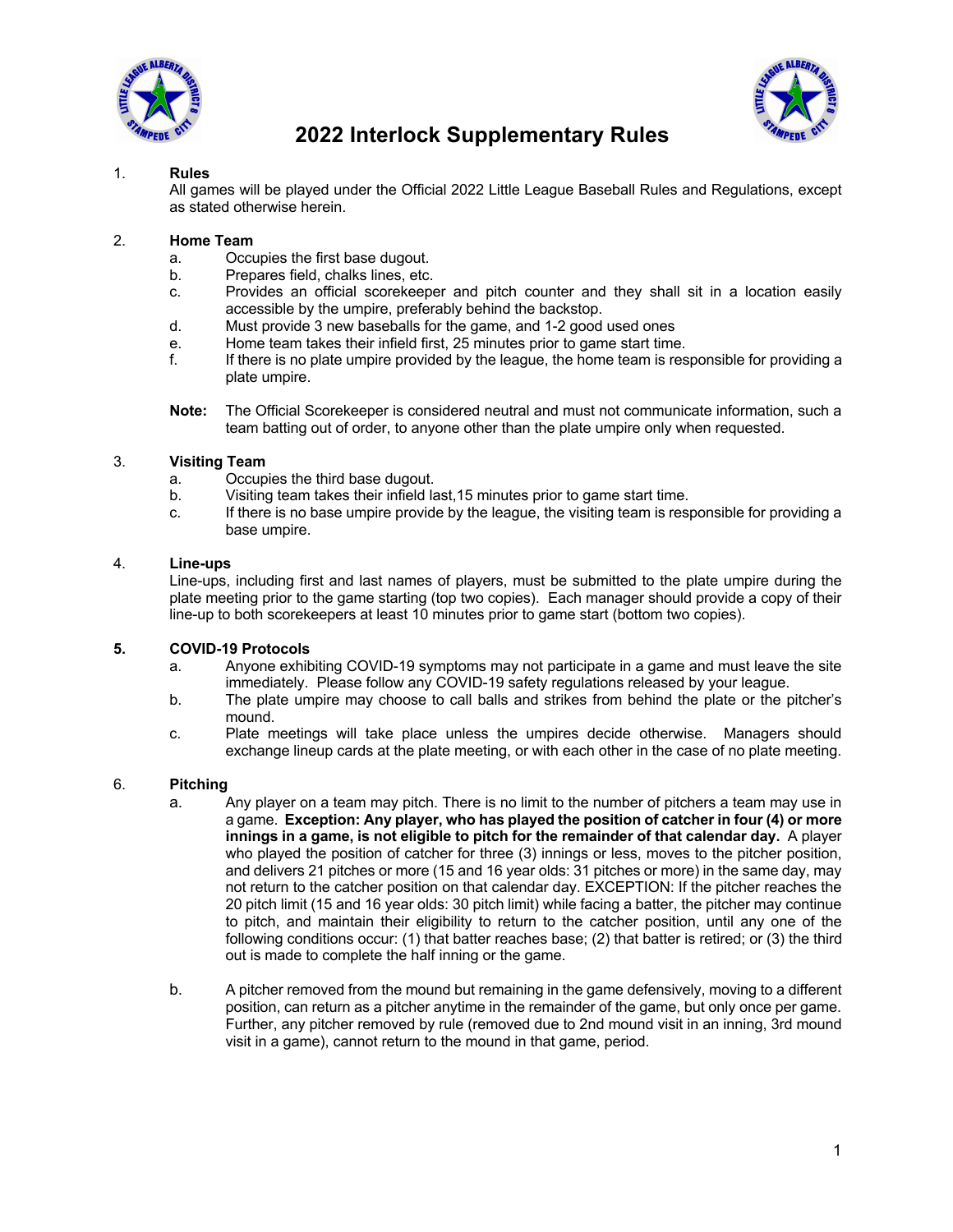



c. The manager must remove the pitcher when said pitcher reaches their limit: League Age  $13$  to  $16 = 95$  pitches League Age 11 or  $12 = 85$  pitches

The pitcher removed may remain in the game at another position.

**Exception:** If a pitcher reaches a day(s) of rest threshold while facing a batter, the pitcher may continue to pitch until any one of the following conditions occurs: (1) that batter reaches base; (2) that batter is retired; (3) the third out is made to complete the half inning. The pitcher will only be required to observe the calendar day(s) of rest for the threshold he/she reached during that at bat, provided that pitcher is removed before delivering a pitch to another batter.

**Note:** If a pitcher reaches 40 pitches while facing a batter, the pitcher may continue to pitch, and maintain their eligibility to play the position of catcher for the remainder of that day, until any one of the following conditions occurs: (1) that batter reaches base; (2) that batter is retired; or (3) the third out is made to complete the half-inning or the game. The pitcher would be allowed to play the catcher position provided that pitcher is moved, removed, or the game is completed before delivering a pitch to another batter. If a player delivers 41 or more pitches, and is not covered under the threshold exception, the player may not play the position of catcher for the remainder of that day.

d. Pitchers must adhere to the following rest requirements:

### **League age 15 and 16:**

76 or more pitches in a day, four (4) calendar days of rest. 61 to 75 pitches in a day, three (3) calendar days of rest. 46 to 60 pitches in a day, two (2) calendar days of rest. 31 to 45 pitches in a day, one (1) calendar day of rest. 1 to 30 pitches in a day, no calendar days required.

## **League age 14 and under:**

66 or more pitches in a day, four (4) calendar days of rest. 51 to 65 pitches in a day, three (3) calendar days of rest. 36 to 50 pitches in a day, two (2) calendar days of rest. 21 to 35 pitches in a day, one (1) calendar days of rest. 1 to 20 pitches in a day, no calendar days required.

**Note:** No player shall pitch on three (3) consecutive days.

e. Pitching in more than one game in a day:

### **Intermediate: A player may not pitch in more than one game in a day;**

**Junior and Senior:** A player may be used as a pitcher in up to two games in a day. NOTE: If a pitcher reaches 30 pitches while facing a batter in the first game, the pitcher may continue to pitch, and maintain their eligibility to pitch in the second game on that day, until any one of the following conditions occurs: (1) that batter reaches base; (2) that batter is retired; or (3) the third out is made to complete the half-inning or the game. The pitcher would be allowed to pitch in a second game provided that pitcher is moved, removed, or the game is completed before delivering a pitch to another batter. If a player delivers 31 or more pitches in the first game, and is not covered under the threshold exception, the player may not pitch in the second game that day.

f. The home team will provide an official pitch count recorder. The pitch count recorder will use the pitch count sheet provided by District 8. The pitch count recorder will sit near the official scorekeeper, preferably behind the backstop where they will be easily accessible by the plate umpire.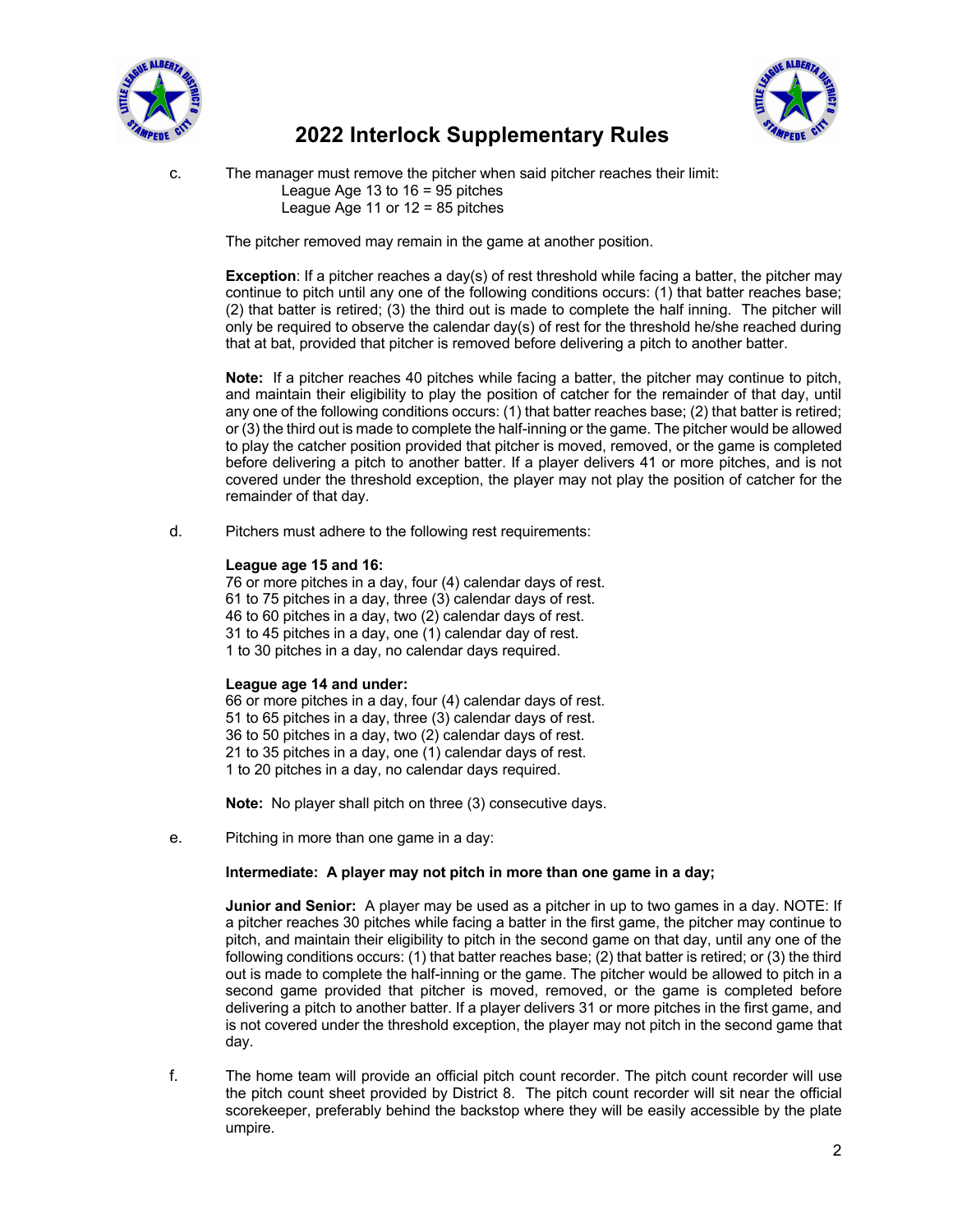



- g. The pitch count recorder must provide the current pitch count for any pitcher when requested by either manager or any umpire. However, the manager is responsible for knowing when his/her pitcher must be removed.
- h. The pitch count recorder should inform the umpire when a pitcher has reached his/her maximum pitches for a game. The umpire shall inform the pitcher's manager that the pitcher must be removed. However, failure by the pitch count recorder to notify the umpire, or failure by the umpire to notify the manager, shall not relieve the manager of his/her responsibility to remove a pitcher when that pitcher is no longer eligible.
- i. Violation of any section of this rule can result in protest of the game in which it occurs. Protest shall be made in accordance with Playing Rule 4.19.

## Notes:

- 1. The withdrawal of an ineligible pitcher after that pitcher is announced, or after a warmup pitch is delivered, but before that pitcher has pitched a ball to a batter, shall not be considered a violation. All managers, coaches, umpires, scorekeepers, pitch counters, and spectators are encouraged to prevent protest situations from arising. When a protest situation is imminent, time should be called and the potential offender should be notified immediately.
- 2. Pitches delivered in games declared "Regulation Tie Games" or "Suspended Games" shall count against a player's eligibility to pitch. In suspended games resumed on another day, the pitchers of record at the time the game was halted may continue to pitch to the extent of their eligibility for that day, provided said pitcher has observed the required days of rest.
- j. Each team manager must carry an up-to-date pitching control log, and make it available at the beginning of each game for inspection by the opposing team manager or Interlock or league official. Printable sheets will be provided by District 8 for the pitching control log.
- k. Pitchers attending tournaments or playing in 'special games' with their regular season team, or participating on Little League Travel Teams must adhere to Little League Pitching Rules going in and coming out of special games or tournaments.
- l. Violation of pitching regulations will be considered grounds for forfeit by the team found to be in violation. Furthermore, repeated violations or violations found to be intentional, may result in the offending manager and/or coach(es) being suspended or removed.

## 7. **All Bat Rule**

All players present for the game shall be placed in the batting line-up and will bat throughout the game in that batting order, regardless whether they are playing defensive innings or not. Players arriving late must be added to the bottom of the batting order. The batting order cannot otherwise be changed during the game.

If a player is unable to bat (injured or ejected) his spot in the order will simply be skipped. If a player is injured while on the bases, the player who was the previous out for the team at bat shall take the place of the injured player on the bases.

## 8. **Courtesy Runner**

A 'courtesy runner' may be utilized for the catcher when there are two (2) outs. The courtesy runner must be the player in the batting order who made the last out. The runner substituted for must start and complete the next half inning in the position of catcher unless injured, ejected or otherwise out of the game.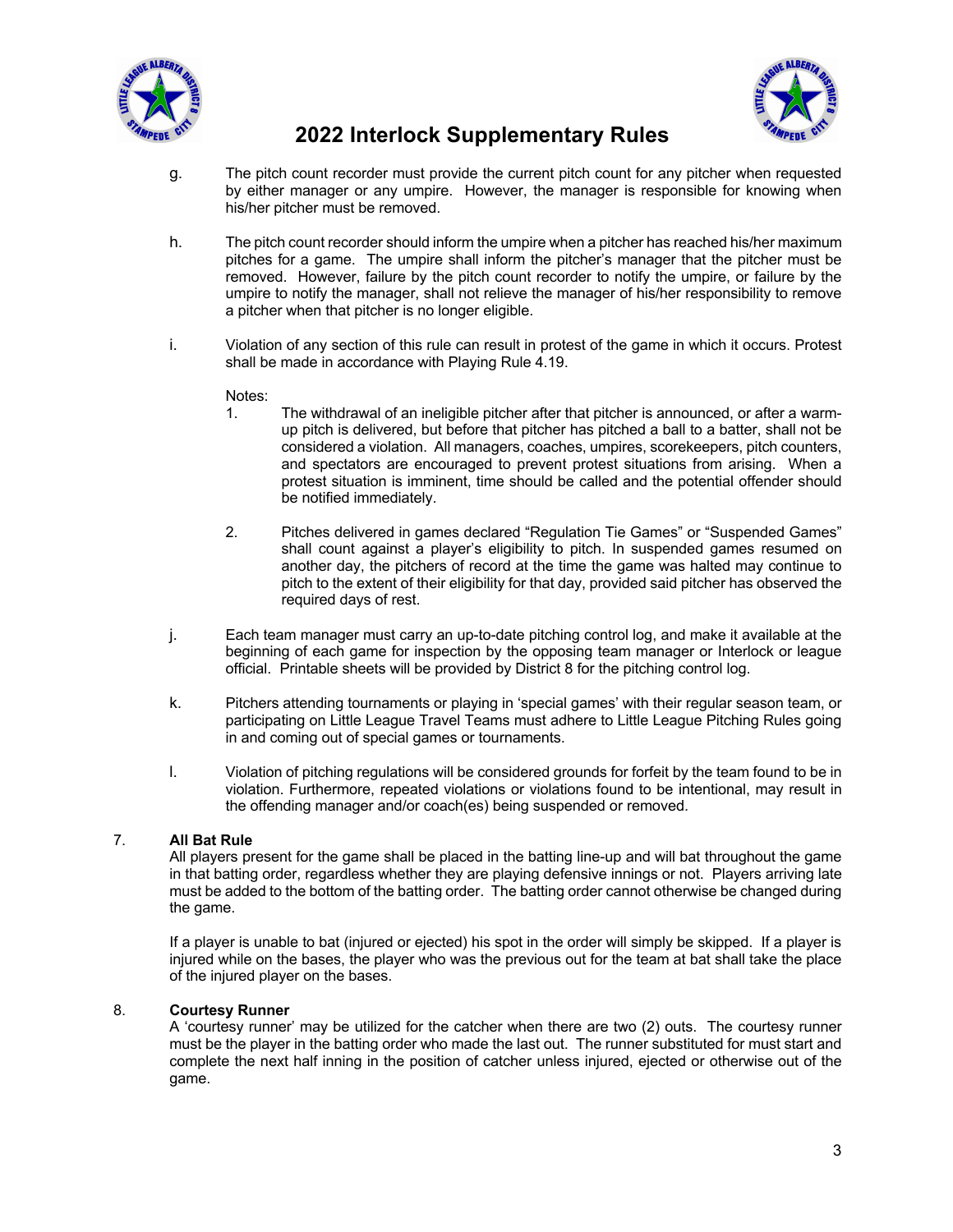



## **9. Run Limit**

All Divisions: Five (5) run limit per inning, with the final inning (the 7th inning or as otherwise declared by the plate umpire due to time limit) and all extra innings being open (three outs must be made by the defence).

## 10. **Mercy Rule**

15-run rule will be in effect after 4 complete innings, 3.5 innings if the home team is ahead. 10-run rule will be in effect after 5 complete innings, 4.5 innings if the home team is ahead.

## 11. **Length of Games**

- a. Regular Season: No new inning shall start after 2 hours and 15 minutes from the scheduled game start time and in the end, it shall be considered a completed game. Any partially completed innings at the 2 hour and 15 minute mark will be allowed to finish. The umpire will be the official timekeeper or shall designate another person at the game to perform this task. If the score is tied after completion of this final inning, score will remain tied and both teams awarded one point. Note that extra innings are to be played in the event of a tie game at the end of seven innings, provided time limit has not been reached.
- b. Playoff Games: 2 hour and 15 minute time limit still applies, however there can be no tie games in playoffs. Extra innings must be played to break a tie game which reaches time limit. Playoff games which are tied and suspended due to darkness or weather must be completed the next calendar day.

## 12. **Fair Play**

Managers are to ensure that all players play an equal amount of time, or as close as possible. Please follow any fair play rules mandated by your league.

## 13. **Minimum Players**

A game cannot start with less than 8 players on each team. A game can be played with 8 players without an automatic out being assessed to the ninth batter. A team that cannot field the minimum number of 8 players to start and finish shall forfeit the game, and a final score of 7-0 will be assessed.

## 14. **Catchers Equipment**

All catchers must wear approved Little League catcher's helmets with throat protectors and body chest protectors.

## 15. **Bats**

Must meet Little League specifications and standards. Certain bats do not meet testing standards, please visit www.littleleague.org for a list of any decertified bats.

#### **Intermediate and Junior:**

- a. Bats must be no more than 34" in length and barrel no more than 2 5/8" in diameter.
- b. Solid one-piece wood barrel bats are permitted and must be 15/16" in diameter at the smallest part, or 7/8" in diameter at the smallest part if 30" or smaller.
- c. All bats that are NOT solid one-piece wood barrel bats must bear the USA Baseball logo signifying it meets the USAbat youth bat performance standard.
- d. Bats meeting the BBCOR standard as outlined below are also permitted provided they are 34" in length or smaller.
- e. There are penalties for use of an illegal bat, please review rule 6.06(d) carefully.

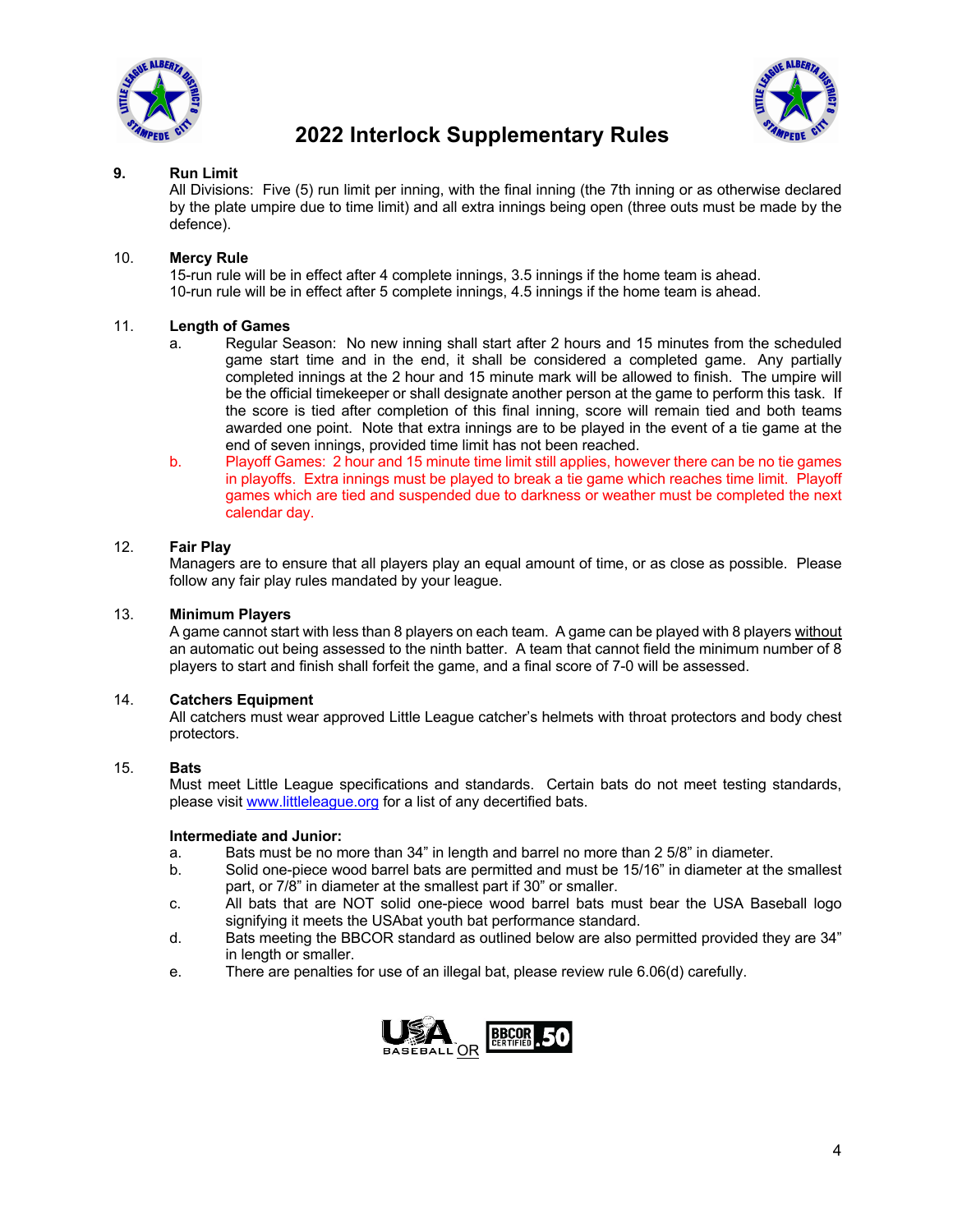



### **Senior:**

- a. Bats must be no more than 36" in length and barrel no more than 2 5/8" in diameter.
- b. The bat shall not numerically weigh, numerically, more than 3 ounces less that the length of the bat (i.e. a 33 inch long bat cannot weigh less that 30 ounces).
- c. Solid one-piece wood barrel bats are permitted and must be 15/16" in diameter at the smallest part, or 7/8" in diameter at the smallest part if 30" or smaller.
- 4. All bats NOT made of a single piece of wood (aluminum alloy, composite and wood composite as examples) must meet the BBCOR performance standard and must be marked on the barrel as such with a permanent mark by the manufacturer.
- 5. There are penalties for use of an illegal bat, please review rule 6.06(d) carefully.



## 16. **Base Coaches**

Two (2) adult base coaches are permitted provided an adult coach is on the bench. Players acting as base coach must wear a batting helmet.

### 17. **Replacement Coaches**

Only the team manager and two coaches that appear on the official league roster for a team may be on field or in the dugout during a game. Should a team require a single game replacement of a manager or coach at a game, the team manager must email the Interlock Coordinator in advance of the game informing them of the name of the replacement. The individual replacing the rostered manager or coach must complete volunteer screening with the local league.

#### 18. **Call-up Players**

Teams that are short players for a game (fewer than 9 players have indicated they will attend) and know in advance may contact their league Player Agent and request a single game 'call-up' player from the division below in their own league. The Player Agent must assign and track any and all players called up. Team Managers may not directly contact players or arrange for their own call-up players. A maximum of two call-up players may be used as replacement players for a game, and they may not be used in consecutive games by any one team. Call-up players must be noted on the line-up card and bat last. Call-up players may not pitch and may not be used for playoff games.

**Note:** This is to be used as a measure to ensure that games can be played and are not forfeited. It is not to be used as a means to manipulate game results. It should also be noted that players league age 13 may play on both an Intermediate and Junior or Senior team provided they are rostered by the league. Any 13 year old already rostered on two teams may not be used as a call-up player.

#### 19. **Scores**

- a. Winning team manager to submit game report. In the event of a tie, the home team submits the game report.
- b. Game report must contain the score, number of innings played and official pitching records for BOTH teams (pitcher's uniform number and name). DO NOT LEAVE THE FIELD WITHOUT THIS INFO. Tip: the winning team manager should obtain/photograph official pitch count sheet from official pitch counter, which must have both teams pitching records on it.
- c. Game report must be submitted on website at www.littleleaguedistrict8.com, login info for each team will be sent to the team manager.

#### 20. **Disputes Over Score or Pitch Count**

In the event of a dispute over a score, the score as recorded by the official scorekeeper shall be considered correct. In the event of a dispute over a pitch count, the pitch count recorded by the official pitch counter shall be considered correct. Both teams are encouraged to keep score and pitch count and compare regularly throughout games.